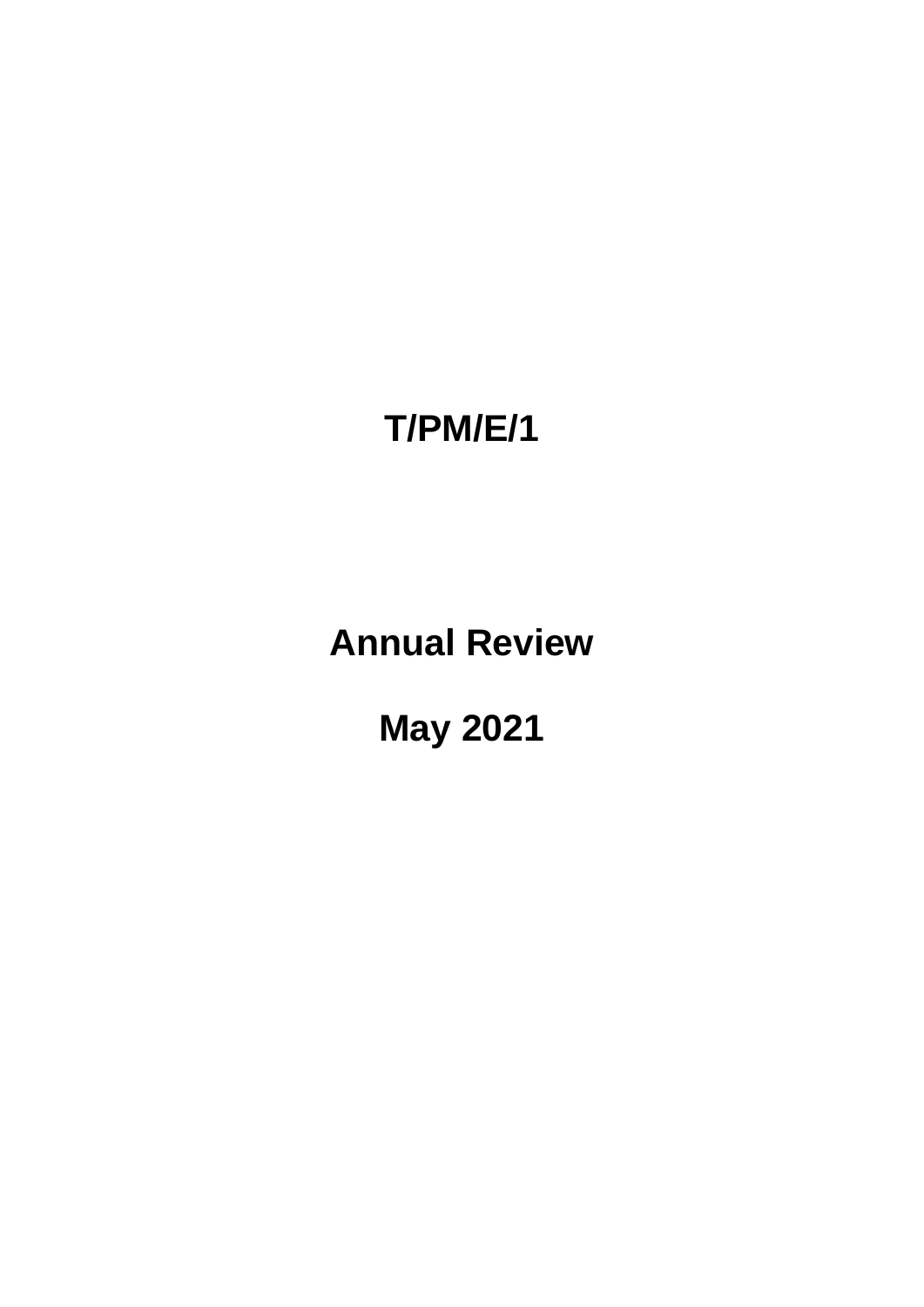# **Contents**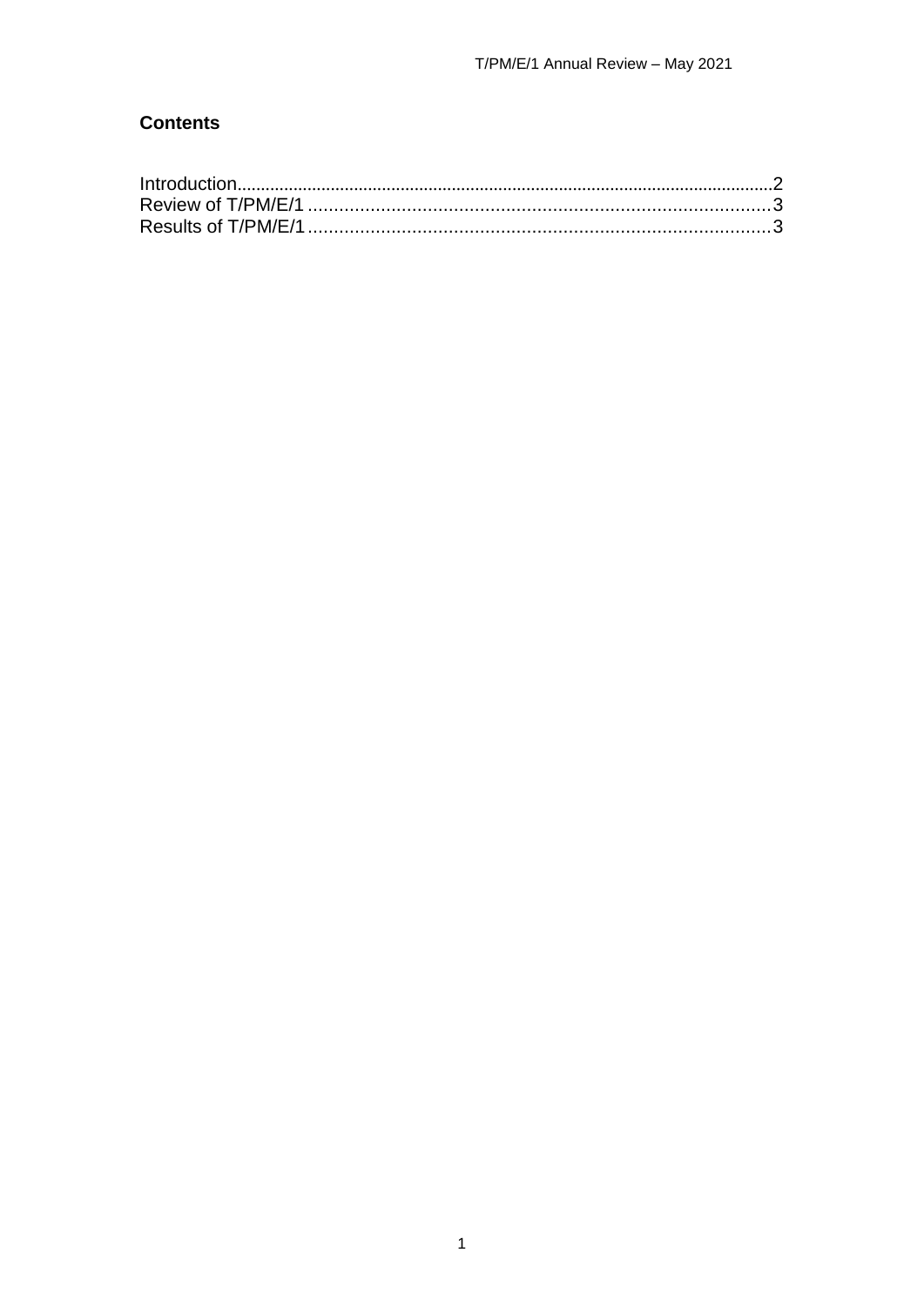#### <span id="page-2-0"></span>**Introduction**

This report concerns the annual review of T/PM/E/1.

The version of the T/PM/E/1 subjected to review was version 9.1. That version of the T/PM/E/1 was accepted by the E3 Alignment group in May 2020 following general non-material textural changes to the existing T/PM/E/1.

The review of version 9.1 of the T/PM/E/1 was completed during April 2021 by the Safety, Response and Assurance Team at National Grid.